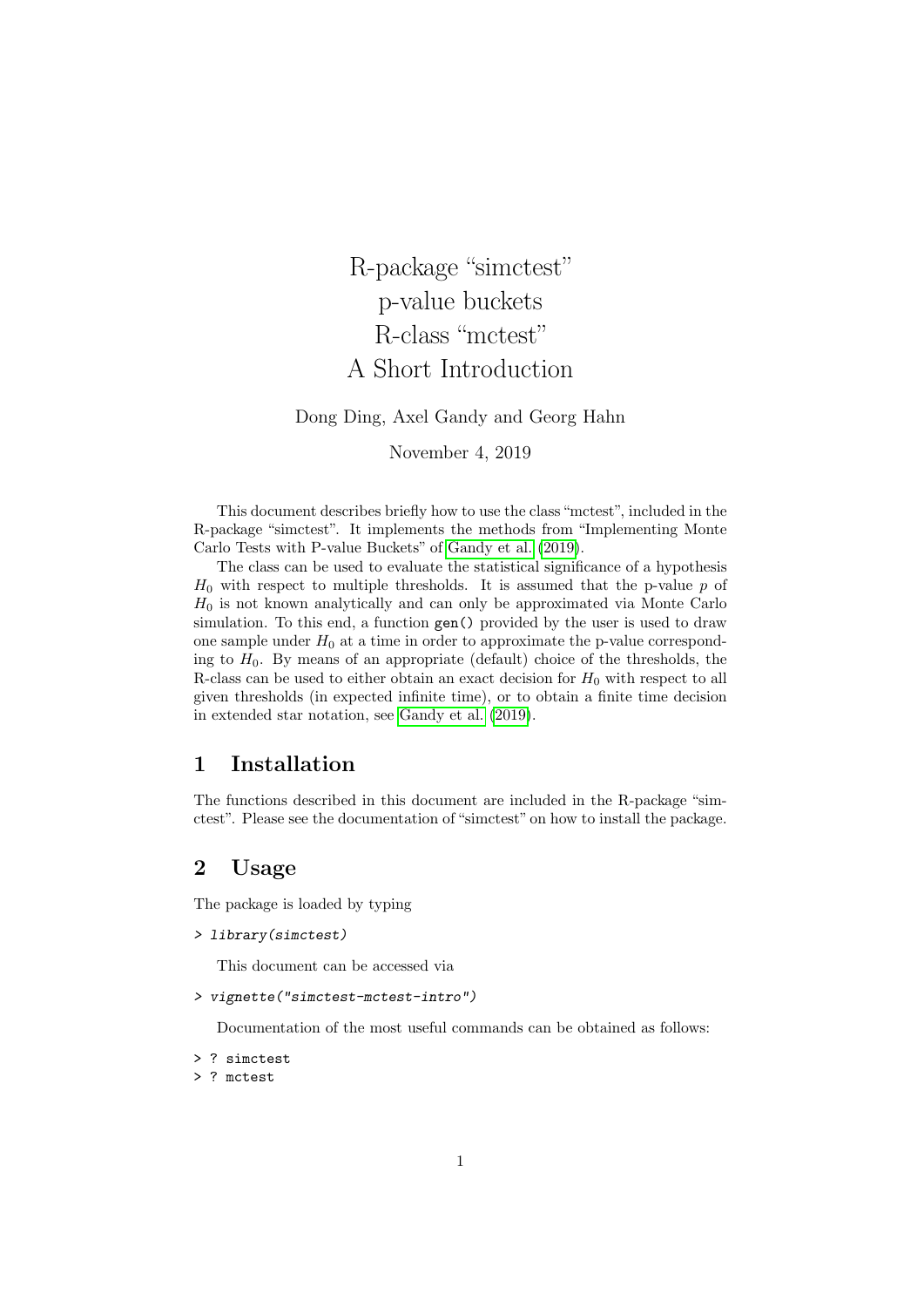## 3 Testing with respect to multiple thresholds

[Gandy et al.](#page-5-0) [\(2019\)](#page-5-0) define a general scenario to test a hypothesis with respect to a given set of multiple thresholds. More generally, the authors describe an algorithm to find the *p-value bucket* containing the p-value  $p$  of interest (among a finite set of p-value buckets specified by the user).

The classical choice of p-value buckets, given by

 $\mathcal{J} = \mathcal{J}^0 := \{ [0, 10^{-3}], (10^{-3}, 0.01], (0.01, 0.05], (0.05, 1] \},$ 

is equivalent to deciding where  $p$  lies in relation to the three thresholds 0.001, 0.01 and 0.05 traditionally employed in hypothesis testing.

However, the concept of p-value buckets is more general: The overlapping intervals

 $\mathcal{J}^* = \mathcal{J}^0 \cup \{(5 \cdot 10^{-4}, 2 \cdot 10^{-3}], (8 \cdot 10^{-3}, 0.012], (0.045, 0.055]\}$ 

make it possible to extend the classical way of reporting significances to finite time decisions, however at the expense that the exact location of  $p$  with respect to the buckets in  $\mathcal{J}^*$  is only known for all but one bucket. For instance, in case the threshold  $0.01$  will remain as the last undecided one, p will be reported to be (up to a pre-specified error probability) significant at the 0.05 level, with possible significance at 0.01 as well.

These two threshold sets (sets of p-value buckets) are provided as default choices in R upon loading simctest as variables J and Jstar.

## 4 Using the R-class

The following gives a step-by-step introduction to the R-class mctest and provides examples.

#### <span id="page-1-0"></span>4.1 Providing a sampler interface

To implement a given test, it suffices to specify a function gen() (without input parameters) which returns one sample under  $H_0$ , thus allowing to approximate the p-value p of  $H_0$ .

For simplicity, we assume  $p = 0.04$  for now and we simulate samples under  $H_0$  by drawing independent Bernoulli samples, thus

 $>$  gen  $\le$  function() { runif(1)<0.04 }

#### <span id="page-1-1"></span>4.2 Defining p-value buckets

A set of r p-value buckets one wishes to test p against is specified as an  $r \times 2$ matrix. For instance, the traditional choice of thresholds 0.001, 0.01 and 0.05 already seen in the definition of J is given as

```
> J <- matrix(nrow=2,
+ c(0, 1e-3,
+ 1e-3,1e-2,
+ 1e-2,0.05,
           0.05,1))
> colnames(J) <- c("***","**","*","")
```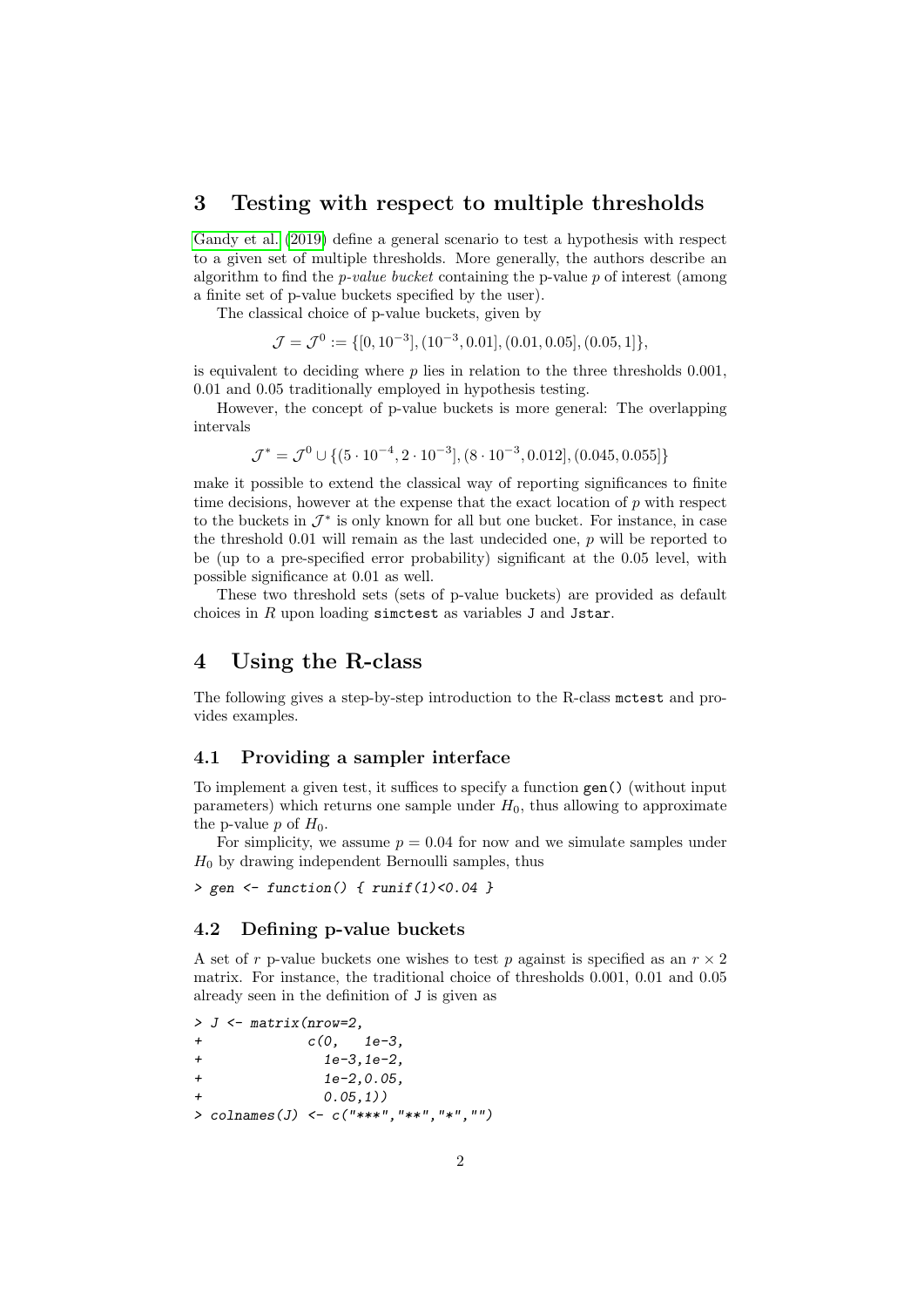Additionally, the significance classifier symbols corresponding to each bucket are specified as column names.

#### 4.3 Testing with respect to a given set of p-value buckets

Given a generating mechanism for samples under  $H_0$  is provided (see Section [4.1\)](#page-1-0), the main algorithm can be called using

```
> res <- mctest(gen,J=Jstar,epsilon=0.001,batch=10,
+ batchincrement=1.1,maxbatch=100,method="simctest")
```
where the parameter method can take the arguments "simctest" and "RL". These two options refer to the method used to compute confidence intervals for  $p$ , see [Gandy et al.](#page-5-0) [\(2019\)](#page-5-0). The choice of confidence intervals does not affect the accuracy of the result. The choice "simctest", however, seems to be computationally more favourable since it leads to faster decisions on  $p$ .

The other parameters are as follows:

- J is the matrix of p-value buckets (default choice is Jstar).
- epsilon is the allowed resampling error for the (simultaneous) decision on all buckets.
- batch is the batch size for new samples drawn in each iteration.
- batchincrement is the geometric increment used to increase the batch size of samples drawn (use value 1 for no increase).
- maxbatch is the upper limit of samples drawn in each iteration.
- $\bullet$  method is the method used to compute confidence intervals for  $p$ , use "simctest" or "RL".

In fact, the function mctest is just a wrapper function for the actual routines carrying out the testing, precisely

> mctest.RL(gen,J=Jstar,epsilon=0.001,batch=10, + batchincrement=1.1,maxbatch=100)

for the "RL" (Robbins-Lai) approach and

> mctest.simctest(gen,J=Jstar,epsilon=0.001,batch=10, + batchincrement=1.1,maxbatch=100)

for the "simctest" approach. These two functions can also be called directly.

#### 4.4 Testing result

Once mctest (or mctest.RL or mctest.simctest, respectively) have finished their computation, a result object of the class mctestres is returned. This class provides a print function for its objects.

First,

> res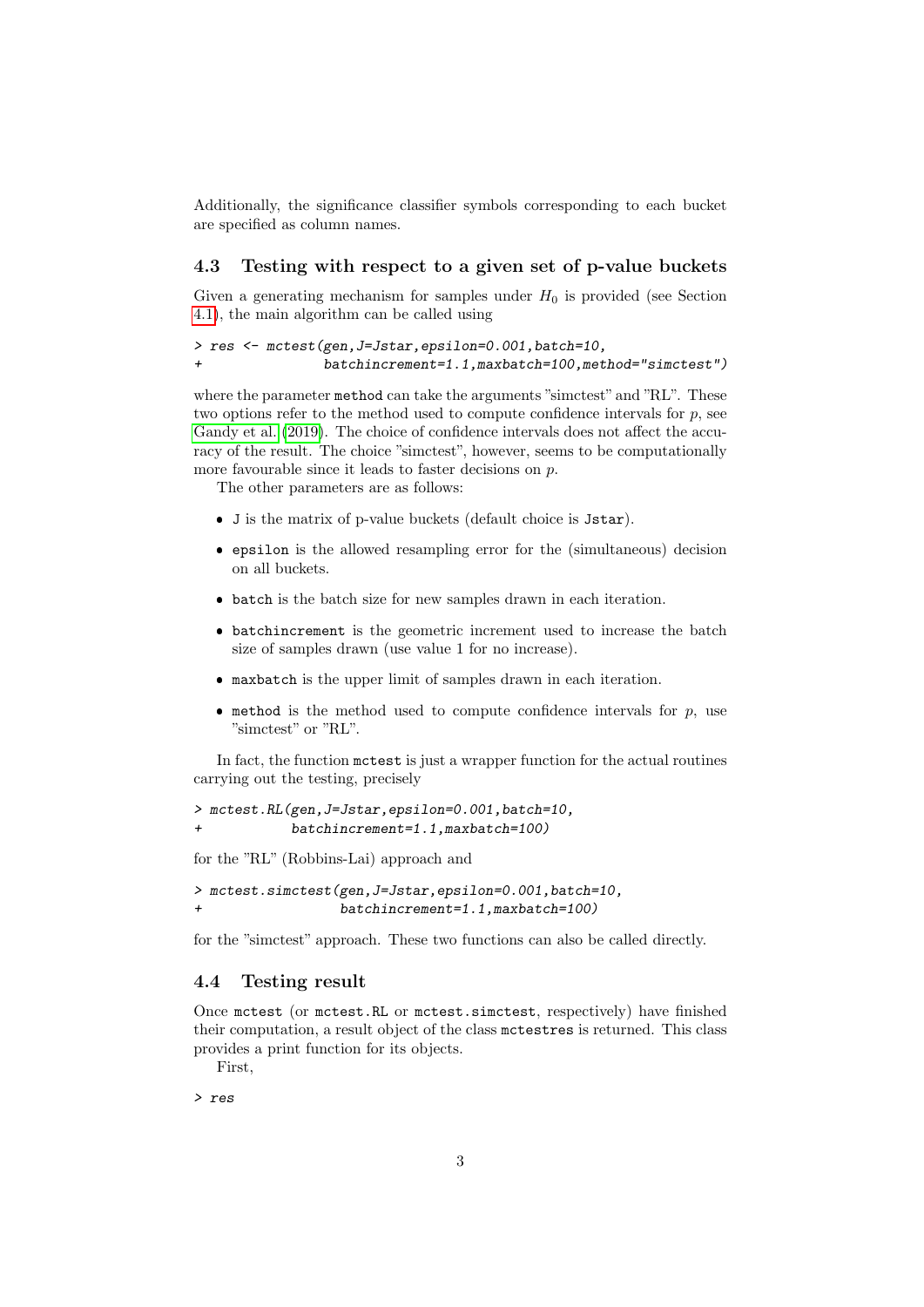```
Interval for p-value: [0.01,0.05]
Decision: *
Estimate of p-value: 0.0407306114475484
Batched number of samples: 10238
Actual number of samples: 10253
```
prints a summary of the computation, consisting of the final interval (bucket) from J the p-value is determined to lie in, the decision (taken from the definition of J, see Section [4.2\)](#page-1-1) in (extended) star notation, an estimate of the  $p$ , as well as the batched number of samples actually drawn in the run and the actual (non-batched) number of samples needed to reach a decision (due to batching, a few samples more are drawn in the last batch than would have been needed to reach a decision).

Similarly, the individual elements of the results object can be accessed by the user:

> res\$decision.interval

[1] 0.01 0.05

> res\$decision

[1] "\*"

- > res\$est.p
- [1] 0.04073061
- > res\$batchedSamples
- [1] 10238
- > res\$actualSamples
- [1] 10253

They can be obtained as list entries decision.interval, decision, est.p, batched-Samples and actualSamples.

#### 4.5 An extended example

The following example is a likelihood ratio test of contingency table data which can be found in [Gandy et al.](#page-5-0) [\(2019\)](#page-5-0). It consists of 39 multinomial counts for two categorical variables in a  $5 \times 7$  contingency table. We wish to test for independence of these two variables.

We first enter the data example found in [Gandy](#page-5-1) [\(2009\)](#page-5-1), [Newton and Geyer](#page-5-2) [\(1994\)](#page-5-2) or [Davison and Hinkley](#page-5-3) [\(1997\)](#page-5-3) as well as the likelihood ratio test statistic:

> dat <- matrix(nrow=5,ncol=7,byrow=TRUE,

- + c(1,2,2,1,1,0,1,
- + 2,0,0,2,3,0,0,
- $+$  0, 1, 1, 1, 2, 7, 3,
- $+$  1,1,2,0,0,0,1,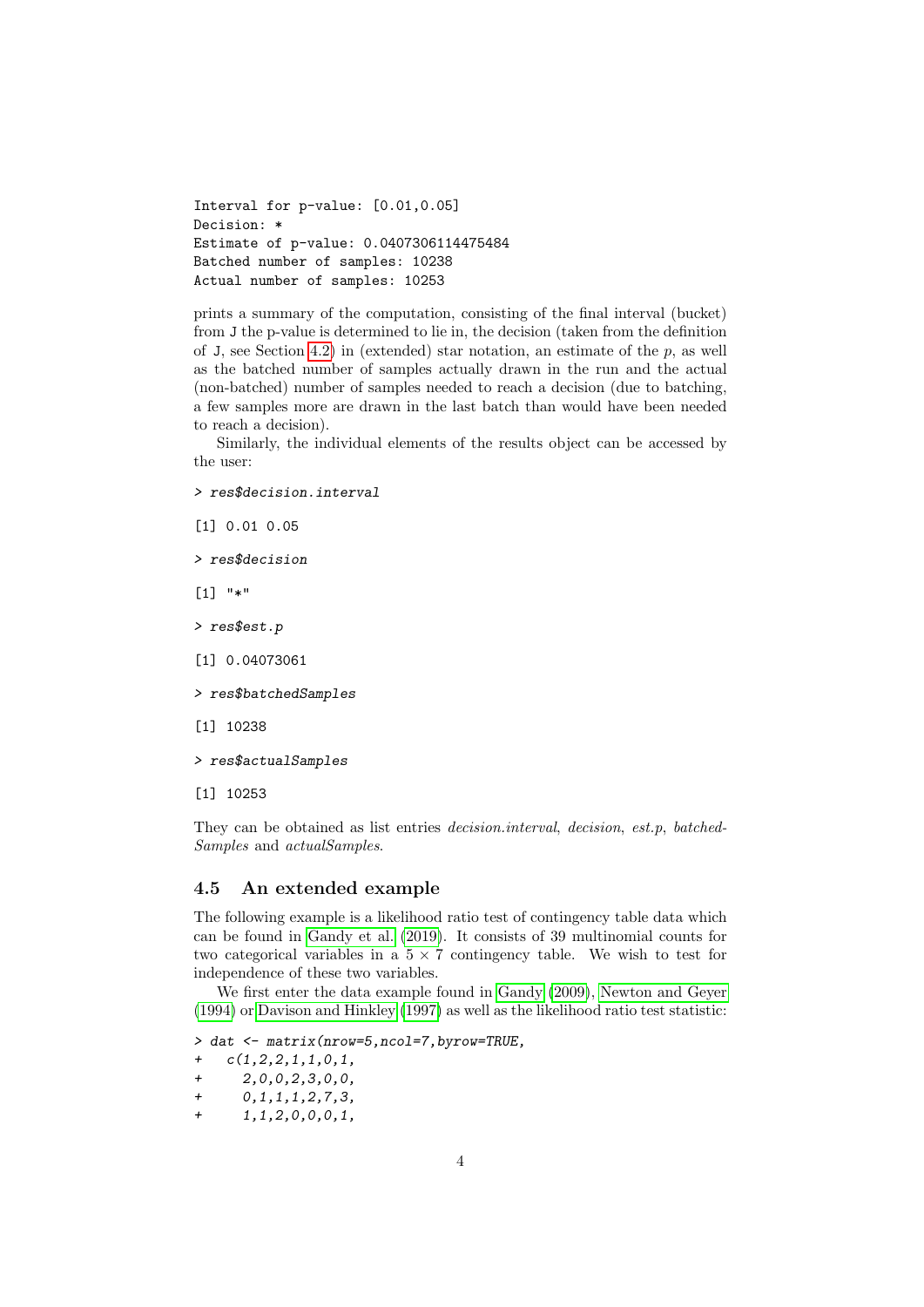```
+ 0,1,1,1,1,0,0))
> loglikrat <- function(data) {
+ cs <- colSums(data)
   rs <- rowSums(data)
+ mu <- outer(rs,cs)/sum(rs)
+ 2*sum(ifelse(data<=0.5, 0,data*log(data/mu)))
+ }
```
[Davison and Hinkley](#page-5-3) [\(1997\)](#page-5-3) propose to use a parametric bootstrap test. The following is a function to resample the dataset:

```
> resample <- function(data){
   cs <- colSums(data)
+ rs <- rowSums(data)
   n \leftarrow \text{sum}(rs)+ mu <- outer(rs,cs)/n/n
+ matrix(rmultinom(1,n,c(mu)),nrow=dim(data)[1],ncol=dim(data)[2])
+ }
```
After evaluating the test statistic on the (original) data,

```
> t <- loglikrat(dat)
```
and storing the result in  $t$ , we can define a p-value of a right-sided test as the proportion of exceedances of the test statistic evaluated on the resampled data over  $t$ . The following function returns binary samples corresponding to these exceedances:

```
> gen <- function(){loglikrat(resample(dat))>=t}
```
Using the function gen, we can test for independence in the contingency table as

```
> res <- mctest(gen,method="simctest")
> mctest.simctest(gen)
Interval for p-value: [0.01,0.05]
Decision: *
Estimate of p-value: 0.0299168975069252
Batched number of samples: 1805
Actual number of samples: 1853
> mctest.RL(gen)
```

```
Interval for p-value: [0.01,0.05]
Decision: *
Estimate of p-value: 0.0411760607538494
Batched number of samples: 14353
Actual number of samples: 14353
```
using the wrapper mctest as well as mctest.simctest or mctest.RL. The decision interval for the p-value as well as its significance (for the first instance of mctest which saved the test result) can be queried using